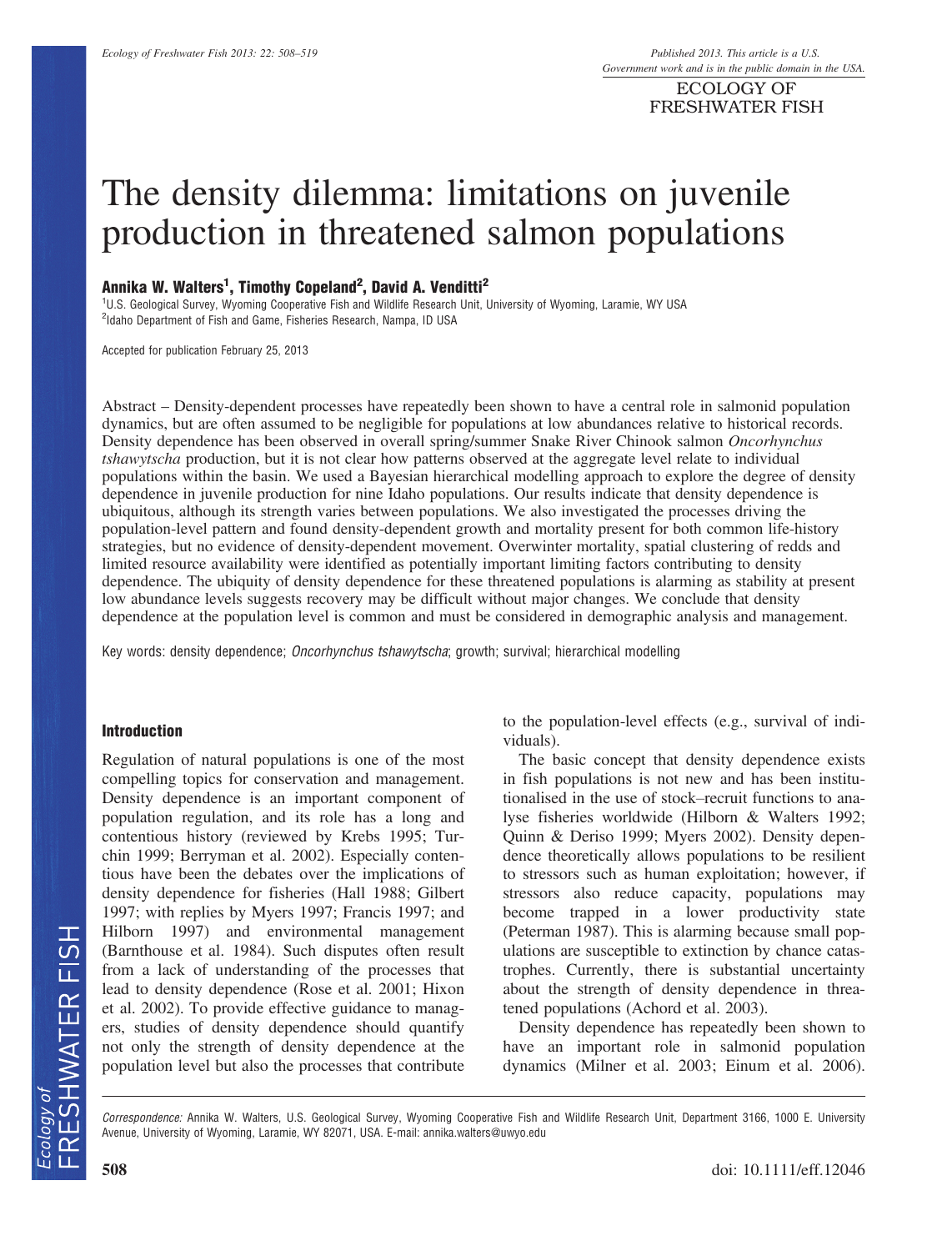

Fig. 1. Location of screw traps (squares) for each population in the analysis.

Density dependence has been attributed to competition for habitat (interference competition) or competition for available resources (exploitation competition) (Grant & Imre 2005). These competitive processes can interact with density-independent factors, such as temperature (Utz & Hartman 2009; Crozier et al. 2010) or flow (Vollestad & Olsen 2008; Teichert et al. 2010).

Density dependence can present itself in a number of ways, including density-dependent fecundity, age at maturity, growth, mortality and dispersal. The strength and relative importance of these processes can vary. Density-dependent mortality is often thought to be strongest at early life stages, especially if juveniles have limited mobility. In an experimental study, Einum et al. (2006) found density-dependent mortality for early juveniles and density-dependent dispersal for older juveniles. Density-dependent growth has been found to be most important at lower juvenile densities (Grant & Imre 2005; Lobón-Cerviá 2007). The processes of density dependence are not independent; many studies report evidence of density-dependent growth (reviewed by Vincenzi et al. 2012), but if mortality is size-selective, densitydependent growth will have delayed demographic consequences. The processes of density dependence and the life stages affected have important implications for habitat restoration (Greene & Beechie 2004; Einum et al. 2008) and population supplementation (Lorenzen 2005).

In this study, we demonstrate that density dependence is ubiquitous in juvenile production for spring/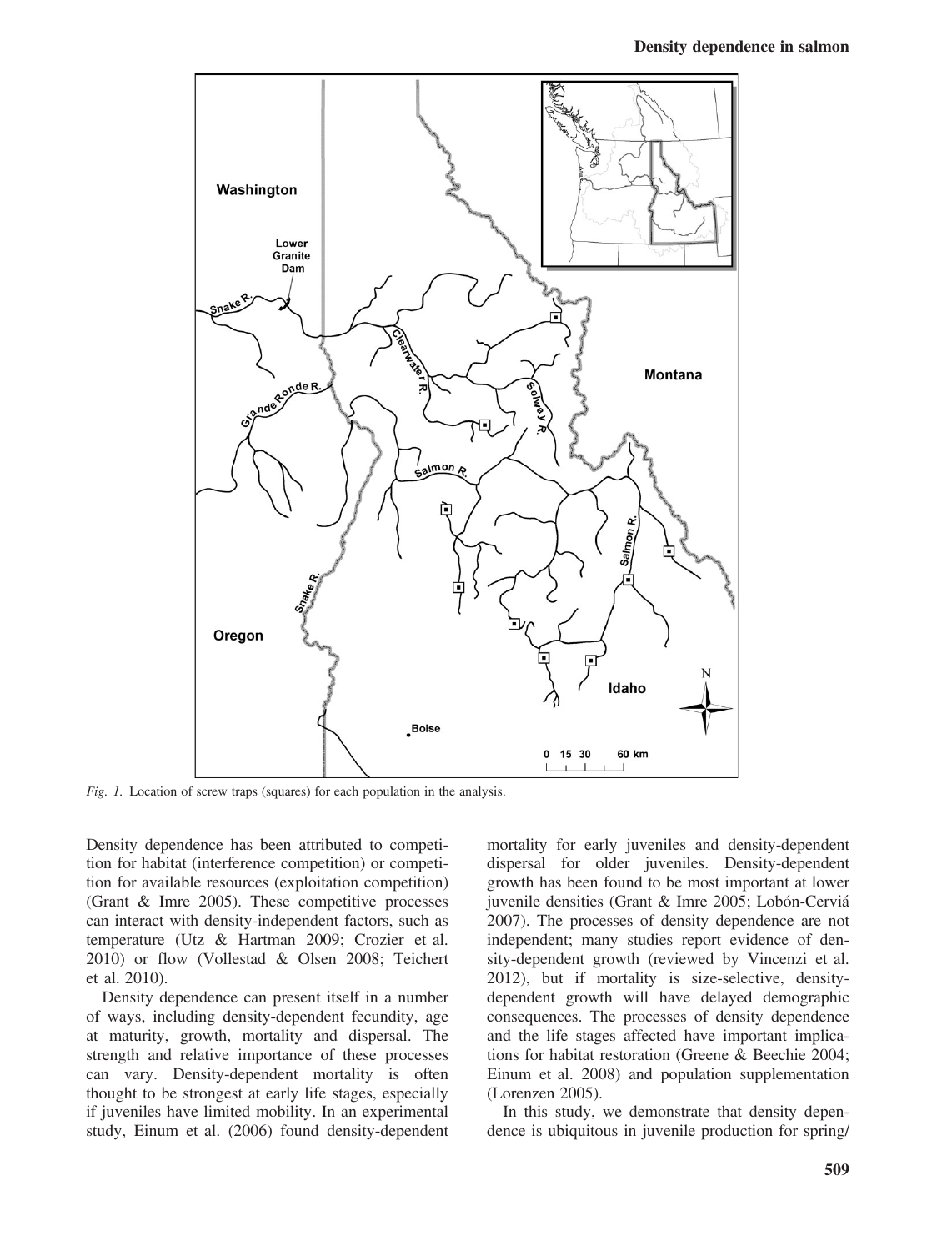summer Chinook salmon Oncorhynchus tshawytscha that spawn in central Idaho, USA. We examine patterns in relevant population parameters (movement, growth, survival) to understand the processes that produce the overall pattern. Insight into the role of density dependence can help guide and prioritise management strategies for these threatened populations (Einum et al. 2008).

# **Methods**

# Study populations

We examined juvenile production, survival, growth and movement in Chinook salmon populations throughout the anadromous portion of Idaho over 17 years (brood years 1991–2007) (Fig. 1). We selected populations where there was established infrastructure for monitoring juvenile emigration from spawning reaches paired with adult abundance estimates. There were 18 such places (e.g., Venditti et al. 2010). We chose nine populations based on the quantity and quality of the data with the aim of maximising spatial dispersion of study sites (Fig. 1). These populations spawn in stream sections that averaged 34.7 km in length and ranged in length from 15.3 to 56.5 km.

The study populations are considerably below historical capacity for adult spawners. It is estimated there were greater than 1.5 million adult spawners in late 1800s, but this dropped to approximately 100,000 in the 1950s and to less than 10,000 during the 1980s (Matthews & Waples 1991). All populations are part of the Snake River spring/summer run Chinook salmon Evolutionarily Significant Unit (ESU), which was listed as threatened under the U.S. Endangered Species Act in 1992. At the time of listing, the adult population was estimated to be 0.5% of the historical abundance (Matthews & Waples 1991). Note that this period of extreme low abundance coincides with the beginning of our study. In terms of juvenile capacity, yearly smolt production for the ESU reaches an asymptote of approximately 1.6 million since 1990 (Copeland et al. 2009) compared with an average of 2.5 million during 1964–1969 (Raymond 1979).

Snake River spring/summer run Chinook salmon are considered to have a stream-type life history (Good et al. 2005); that is, they have an extended freshwater rearing phase and enter the ocean as yearlings. In one of our study populations (Pahsimeroi River), a sizeable fraction of the juveniles emigrate to the ocean as subyearlings (Copeland & Venditti 2009), but this group has very low adult return rates and was excluded from this study. In general, juvenile Chinook salmon emigrants display two distinct migratory phenotypes: leaving the spawning grounds as subyearlings during June through November (parr) and emigrating one full year after emergence during their second spring (age-1 smolts). Parr emigrants spend the winter in main stem reaches and pass Lower Granite Dam (Fig. 1, the first of eight dams that juveniles must pass to reach the Pacific Ocean) the following spring. Age-1 smolts leave the streams between March and June and travel quickly to pass Lower Granite Dam that spring.

# Data collection

Initial cohort abundance for each population in each year was indexed by multiple pass redd surveys. Redds are nests constructed in the stream gravel by spawning females and are a surrogate for the number of eggs spawned. The streams were surveyed three to five times annually between early August and early October each year. Surveys began at the respective screw trap and proceeded upstream to the upper extent of known spawning. Trained observers walked the bank, scanning the stream substrate using polarised sunglasses to identify redds. To avoid double counting, each redd was marked by flagging a nearby bush or tree. The redd count was the sum of the new redds seen during each survey.

Estimates of juvenile production, survival, growth and migration were all based on monitoring data. In all populations, emigrating juveniles were collected using rotary screw traps. The fish caught at the traps were counted and measured (fork length), and a subsample was PIT-tagged. Traps on the Lemhi River, Pahsimeroi River, upper Salmon River, Marsh Creek, South Fork Salmon, Red River and Crooked Fork Creek were operated by the Idaho Department of Fish and Game. The Secesh River trap was operated by the Nez Perce Tribe Department of Fisheries Resources, and the East Fork Salmon River trap was operated by the Shoshone–Bannock Tribes Fisheries Department.

Total juvenile production is a combination of abundance and survival estimates. More specifically, we estimated the total abundance of each life stage (i.e., parr and age-1 smolt) at the rotary screw traps, estimated survival for each life stage to Lower Granite Dam using a subsample of PIT-tagged fish and applied these survival rates to the screw trap abundance estimates.

We calculated life-stage abundance estimates within the brood year from rotary screw trap operations with Bailey's modification of the Lincoln–Petersen estimator (Steinhorst et al. 2004). To detect changes in trap efficiency, we conducted efficiency trials using marked fish released upstream of the traps. We divided each trap season into temporal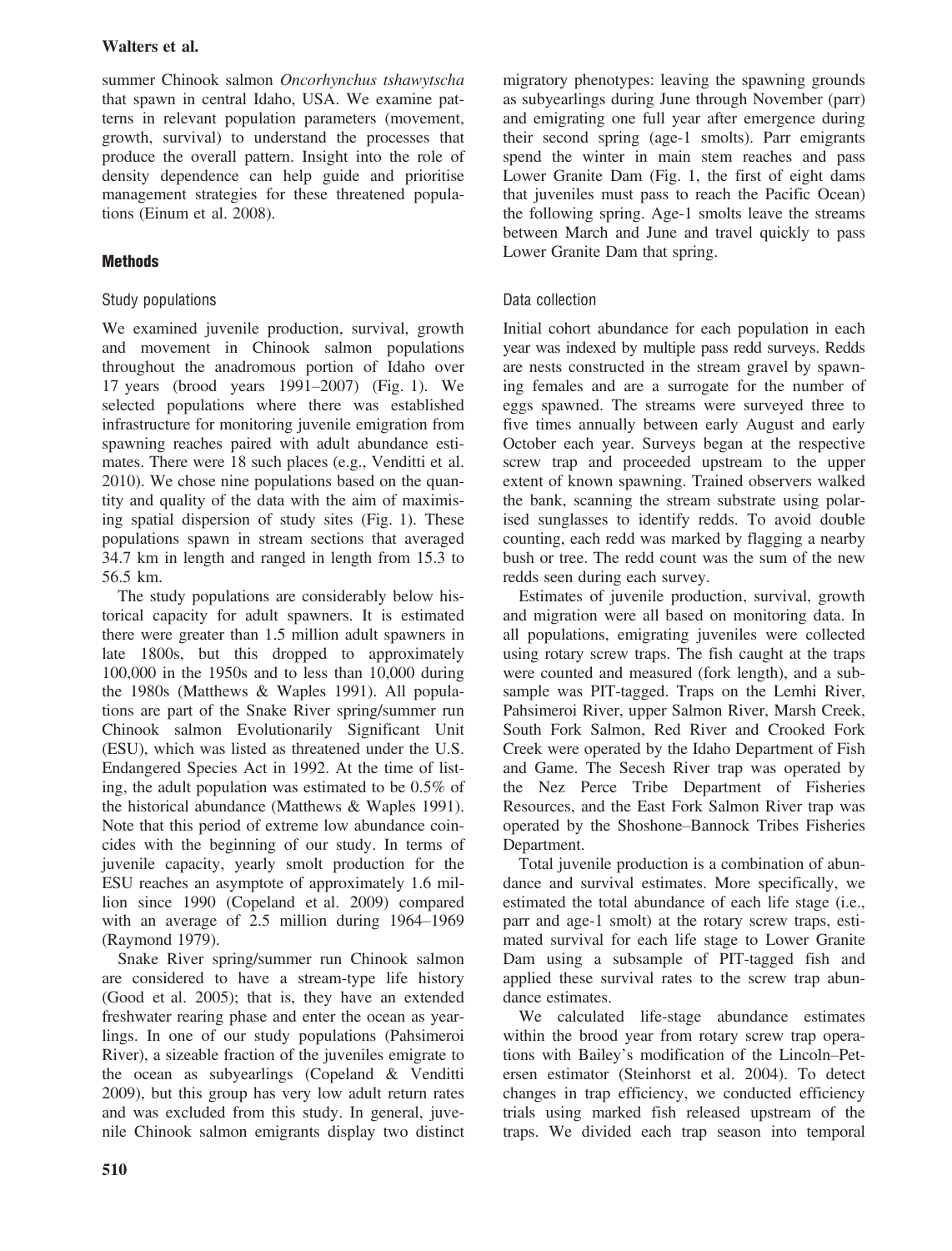strata corresponding to parr and smolt movement timing, and these strata were further subdivided into shorter substrata in response to changes in environmental conditions (e.g., flow and temperature). To maintain robustness for analysis, we set a lower limit of seven mark recaptures for any substrata (Steinhorst et al. 2004). If a substratum did not contain a sufficient number of recaptures, it was included with the previous or subsequent strata depending on stream and trap conditions. Young-of-the-year Chinook salmon fry (identified by readily observable differences in size, coloration and lateral body markings) were not included in smolt estimates for the spring season, and precocial Chinook salmon (large juveniles that freely expressed milt when handled) were not included in parr abundance.

Juvenile survival from emigration from the traps to Lower Granite Dam (calculated separately for parr and age-1 smolts) was estimated from the detection of PIT-tagged individuals in the lower Snake and Columbia rivers. Daily detection records were obtained by querying the PTAGIS database (www. ptagis.org) for all observations of fish tagged at each trap by calendar year. We estimated survival to Lower Granite Dam by emigrant type within each cohort using a Cormack–Jolly–Seber model implemented by SURPH software (Lady et al. 2010). Model inputs were records of the PIT tags released at each trap and their subsequent detection at downstream sites. Model outputs were the probability of being detected at Lower Granite Dam (based on detections there and downstream) and the probability of survival to Lower Granite Dam. The number of each emigrant type surviving to Lower Granite Dam was computed by multiplying abundance estimates at the trap by survival probability. Juvenile production was estimated as the total number of juveniles (includes both parr and age-1 smolt emigrants) that pass Lower Granite Dam.

We used length at time of PIT tagging as our growth estimate. We queried PTAGIS for each screw trap and used average length in October, November and December as our index of growth for parr and average length in February, March and April as our index of growth for smolts (Copeland & Venditti 2009). Obvious data entry mistakes (e.g., lengths greater than 250 mm) were deleted.

For movement, we focused on emigration from the spawning grounds as estimated by the date of capture in the screw trap. For parr, we looked at the start of emigration or the day that 10% of the population had passed the trap, as we hypothesised that at high densities, parr would start emigrating earlier. In contrast, for smolts, we used the end of emigration or the day that 90% of the population had passed the trap. We hypothesised that the start of smolt emigration in the

spring would be controlled by environmental factors, but in high-density years, emigration would continue for a longer period of time. We also examined the ratio of juveniles (calculated at the screw trap) that emigrate as parr relative to smolts. We analysed the ratio of parr abundance to smolt abundance and hypothesised that in high-density years, a higher proportion would emigrate as parr.

## Data analyses

To assess density dependence, we combined data from the nine populations collected over 17 years into a Bayesian hierarchical analysis to evaluate whether there is data support for shared stock– recruit relationships. We used redd counts as our index of initial densities (stock) because juvenile salmon surveys are not carried out early enough to give reliable estimates of initial densities. We focused on juvenile production at Lower Granite Dam (recruits) instead of returning spawners as we were interested in density dependence during the freshwater rearing stage.

Hierarchical models have become widely used in fisheries and ecology over the last decade (Myers et al. 2001; Bolker 2009). In hierarchical models, parameters for each grouping factor (individual, population, etc.) are assumed to be distributed around global or shared parameters (Gelman & Hill 2007). The strength of hierarchical models or meta-analyses is that by combining data from multiple sources, the precision of estimated global parameters can be greatly improved (Liermann & Hilborn 1997). It also provides better estimates for populations with limited or variable data, because it can draw on the data from the other populations.

We considered four potential models: a linear model forced through the origin, a linear model with estimated intercept, the Ricker model and the Beverton–Holt model (Table 1). For the linear models, we treated the slope and intercept as hierarchical parameters, and for the Ricker and Beverton–Holt models, the ' $\alpha$ ' and ' $\beta$ ' parameters were treated as

Table 1. Global parameter estimates and deviance information criterion (DIC) scores for the data fit to the four competing models.

|                            | Model                                                                           | Global $\alpha$ | Global $\beta$ | DIC   |
|----------------------------|---------------------------------------------------------------------------------|-----------------|----------------|-------|
| Linear (through<br>origin) | $ln(iuv) \sim ln(\alpha^* \text{red} d)$                                        | 134             |                | 327.2 |
| Linear                     | juv $\sim \alpha + \beta^*$ redd                                                | 8.5             | 0.0040         | 324.4 |
| Beverton-Holt              | $\ln(iuv) \sim \ln\left(\frac{x * \text{redd}}{1 + \beta * \text{redd}}\right)$ | 275.1           | 0.0107         | 285.9 |
| Ricker                     | $ln(iuv) \sim ln((\alpha * redd) *$<br>$exp(-\beta * redd))$                    | 198.1           | 0.0029         | 293.7 |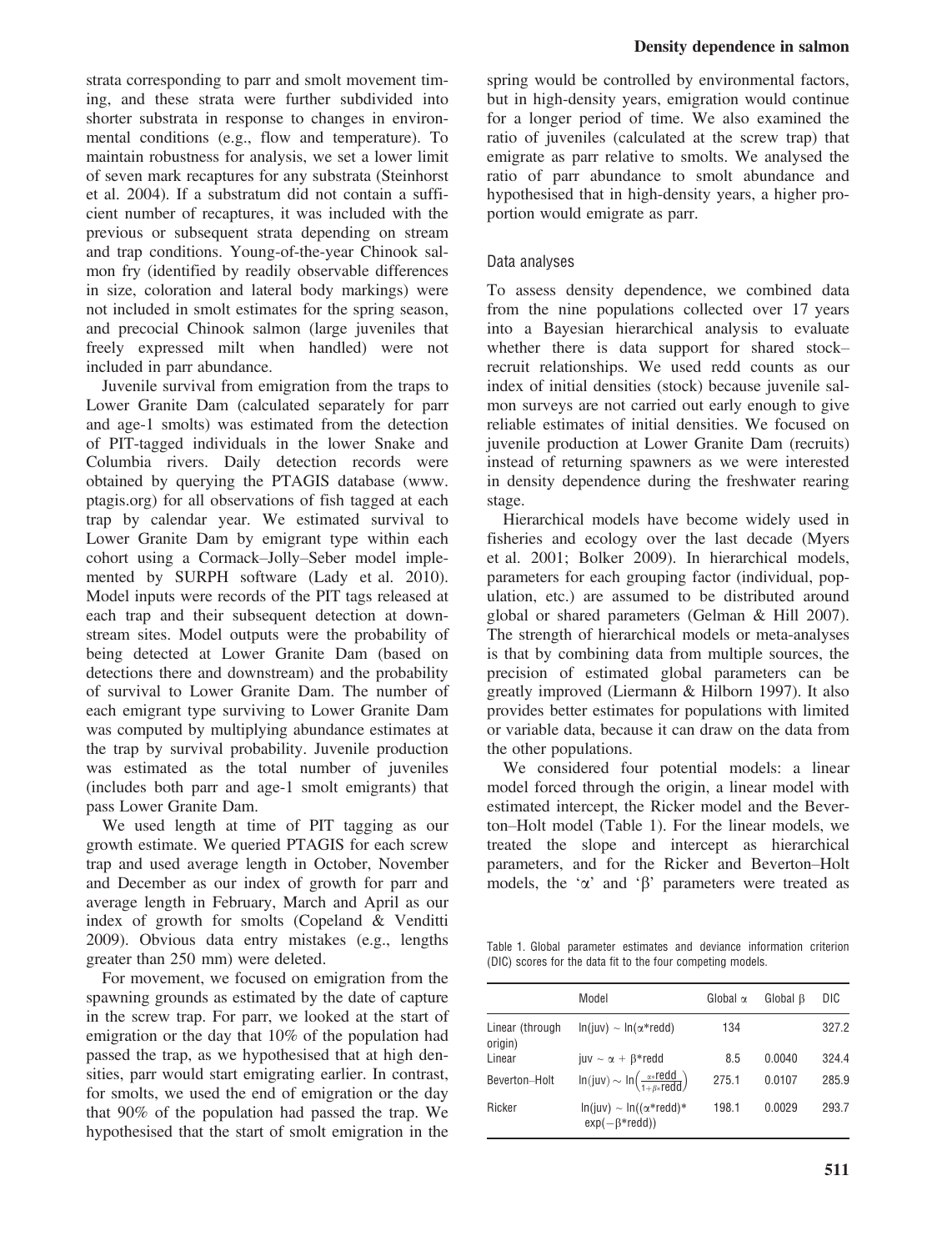hierarchical. We used deviance information criterion (DIC), a Bayesian model selection technique, to see which of the four models the data supported (Spiegelhalter et al. 2002). The posterior parameter estimates from the best model provided a global model and estimates of parameters for each individual population. Analyses were run using JAGS (Just Another Gibbs Sampler) in R utilising the runjags and R2 jags packages. All analyses were run in R (version 2.13.1; R Development Core Team 2011).

The population-level effect of density dependence occurs via processes affecting individuals. Therefore, we also considered the effect of density on growth, survival and movement for the two emigrant life-history strategies (parr and age-1 smolts). We plotted each metric versus the redd count for the corresponding year and found the negative power function  $(y = ax^{-b})$  provided a good fit to the data (Grant & Imre 2005; Vincenzi et al. 2010). We log<sub>e</sub>-transformed the data to linearise the relationship (ln  $(y) = \ln(a) - b^* \ln(x)$  and used a linear model to fit the data using the same hierarchical modelling approach for parameter estimation as described above. For the linear models, the slope (b) provides an indicator of the degree of density dependence. A negative slope suggests density dependence, with steeper slopes indicative of greater density dependence, a slope of zero suggests no density dependence, and a positive slope suggests inverse density dependence. We considered the slope to be significantly different from zero if the 95% confidence intervals for b did not overlap zero.

## **Results**

There was a wide range in abundance of adults and juveniles between both streams and years during the study period. Redd counts varied over two orders of magnitude, from 0 to 718. Redd counts were generally highest in 2001 and 2003 and lowest in 1995 and 1999. Juvenile emigration estimates ranged from eight to 759,567 parr and from six to 9,055 smolts. Parr survival from trap to Lower Granite Dam was between 0.04 and 0.58, and smolt survival was between 0.09 and 1. Total juvenile production at Lower Granite Dam ranged from 235 to 91,813 individuals. The range in these data provides the basis for credible estimates of the parameters of the stock– recruit functions. We also believe these data encompass the likely range of values that will occur in the future.

There was strong support for density dependence in juvenile production. The Beverton–Holt model best fit the data, and the Ricker model was the next best fit (Table 1). In the Beverton–Holt model, juvenile production is a function of the initial cohort size (redd count), intrinsic productivity  $(\alpha)$  and the per capita strength of density-dependent mortality  $(\beta)$ . The global model had parameter estimates for the Beverton–Holt model of  $\alpha = 275.1$  and  $\beta = 0.0107$ (Table 1). In other words, on average 275 juveniles per redd would survive to migrate past Lower Granite Dam in the absence of density dependence. Together  $\alpha$  and  $\beta$  parameters provide an estimate of average carrying capacity  $(\alpha/\beta = 275.1/0.0107 = 25.710$ juveniles). The individual populations showed substantial variation in both  $\alpha$  (228–358) and  $\beta$ (0.0037–0.0409) parameters (Table 2). In terms of juvenile production, the Lemhi River, East Fork Salmon River and Crooked Fork Creek populations showed the strongest degree of density dependence (high  $\beta$  values). For those populations, the asymptotic production was lower due to density dependence causing a greater curvature in the stock–recruit relationship. In contrast, the upper Salmon River and the Secesh River populations had low  $\beta$  values and high asymptotic production and did not approach asymptotic production as quickly (Fig. 2, Table 2).

We also found evidence of density-dependent effects on growth and survival, but not on migration. The average length of parr and smolts for all populations showed a significant decrease with increasing redd count suggesting strong densitydependent growth (Fig. 3, Table 3). Both parr and smolt survival decreased with increasing redd count, but the slopes were steeper for parr survival (Fig. 4, Table 3). The end of smolt migration occurred later at higher redd counts, as hypothesised, for all populations, but was not significant for any, suggesting the timing of smolt migration is not highly density dependent (Fig. 5, Table 3). The beginning of parr migration occurred significantly earlier in two populations suggesting the potential for density-dependent movement in these populations, but there were negligible shifts in timing for the

Table 2. Beverton–Holt  $\left(\ln(juv) \sim \ln\left(\frac{x*\text{redd}}{1+\beta*\text{redd}}\right)\right)$  parameter estimates for the global model and each population. The  $\alpha$  parameter is indicative of population productivity; the  $\beta$  parameter, of density-dependent mortality; and  $\alpha/\beta$ , of the carrying capacity. The parameter values for the global model are in bold.

| Population          | $\alpha$ | β      | $\alpha/\beta$ |  |  |
|---------------------|----------|--------|----------------|--|--|
| Global              | 275.1    | 0.0107 | 25710          |  |  |
| Lemhi               | 228.6    | 0.0332 | 6886           |  |  |
| Marsh               | 301.3    | 0.0096 | 31385          |  |  |
| <b>Upper Salmon</b> | 340.1    | 0.0059 | 57644          |  |  |
| East Fork           | 272.5    | 0.0409 | 6663           |  |  |
| Pahsimeroi          | 249.0    | 0.0137 | 18175          |  |  |
| South Fork          | 268.5    | 0.0091 | 29505          |  |  |
| Secesh              | 357.6    | 0.0037 | 96649          |  |  |
| Red                 | 270.7    | 0.0183 | 14792          |  |  |
| Crooked Fork        | 338.0    | 0.0335 | 10090          |  |  |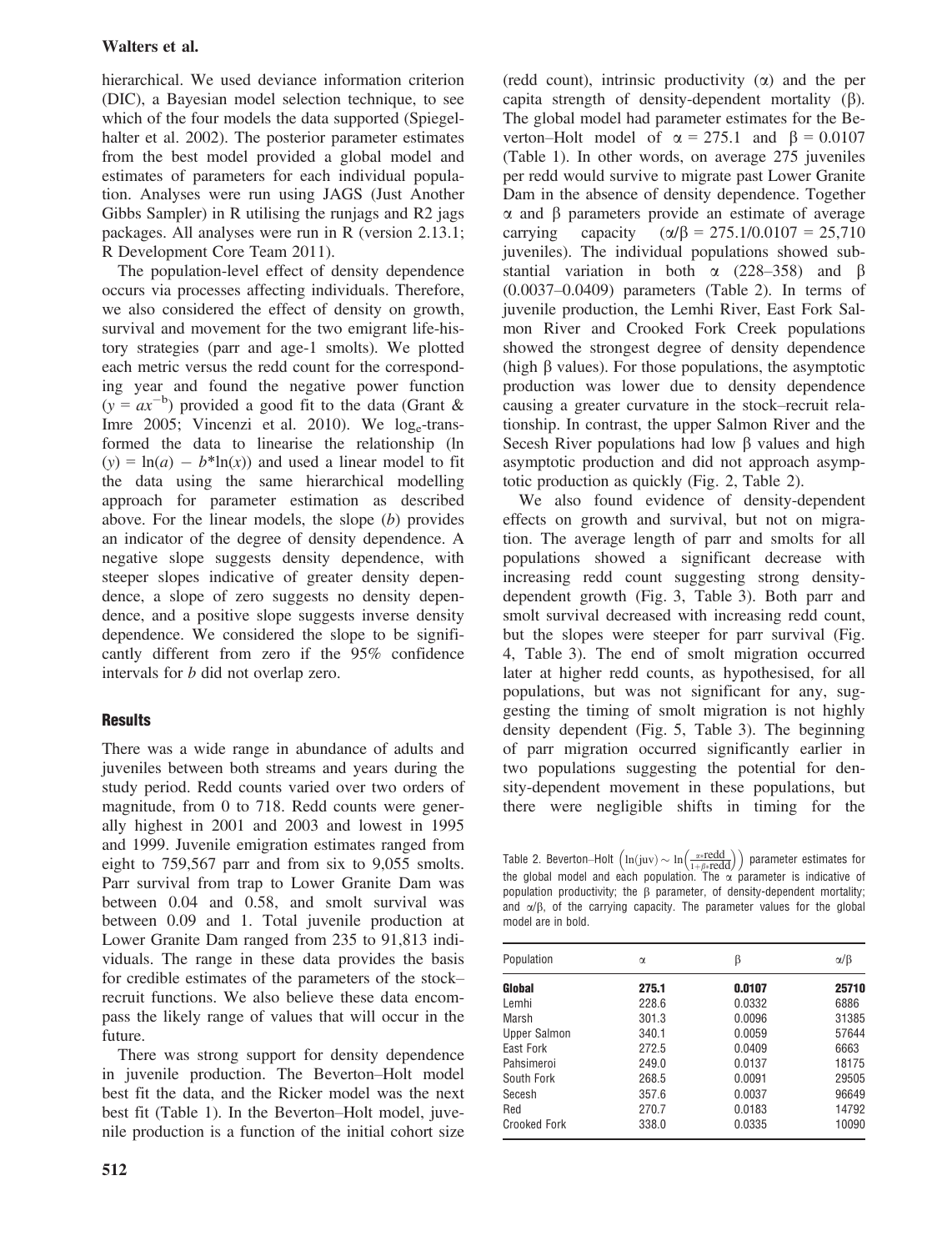

Fig. 2. Redd count plotted against juvenile production for each population. The solid line is the Beverton–Holt model with the parameter estimates for that population; the dotted line is the global Beverton–Holt model for all populations.

remaining populations (Fig. 5, Table 3). The ratio of parr to smolt migrants showed no significant trends in relation to redd count, but the intercept of the regression of the ratio on redds was significantly greater than one for six of nine populations (95% confidence interval of the a parameter did not overlap one). Thus, there were consistently more parr than smolt emigrants.

#### **Discussion**

We found that density dependence occurred in all study populations even though population abundances of spawning fish are substantially below historical levels. This reinforces studies that suggest density dependence is ubiquitous across populations experiencing a wide range of densities, including very low population densities (Lobón-Cerviá 2009). This should not be that surprising because most density-dependent change (i.e., greatest change in population growth rate) occurs at the smallest population sizes (Sibly et al. 2005). Fowler (1981) suggested that fish populations may increase quickly at low densities but then approach true habitat capacity slowly. The ubiquity of density dependence may be because anadromy decouples fecundity from the quantity and quality of the spawning and rearing habitat, allowing greater production of young than can be supported.

Previous studies have noted density dependence for Chinook salmon at a couple of our study sites. Sekulich (1980) saw density-dependent growth and dispersal in Marsh Creek, and Bjornn (1978) found evidence for density-dependent growth in the Lemhi River. Density dependence has also been seen in Snake River steelhead Oncorhynchus mykiss populations (e.g., Bowersox et al. 2011; T. Copeland, Idaho Fish and Game, unpublished data). Density dependence is not unexpected and can even promote recovery after disturbance events (Vincenzi et al. 2008), but its continued presence despite relatively undisturbed locations and historically low population abundances should be addressed by managers in planning conservation and recovery actions.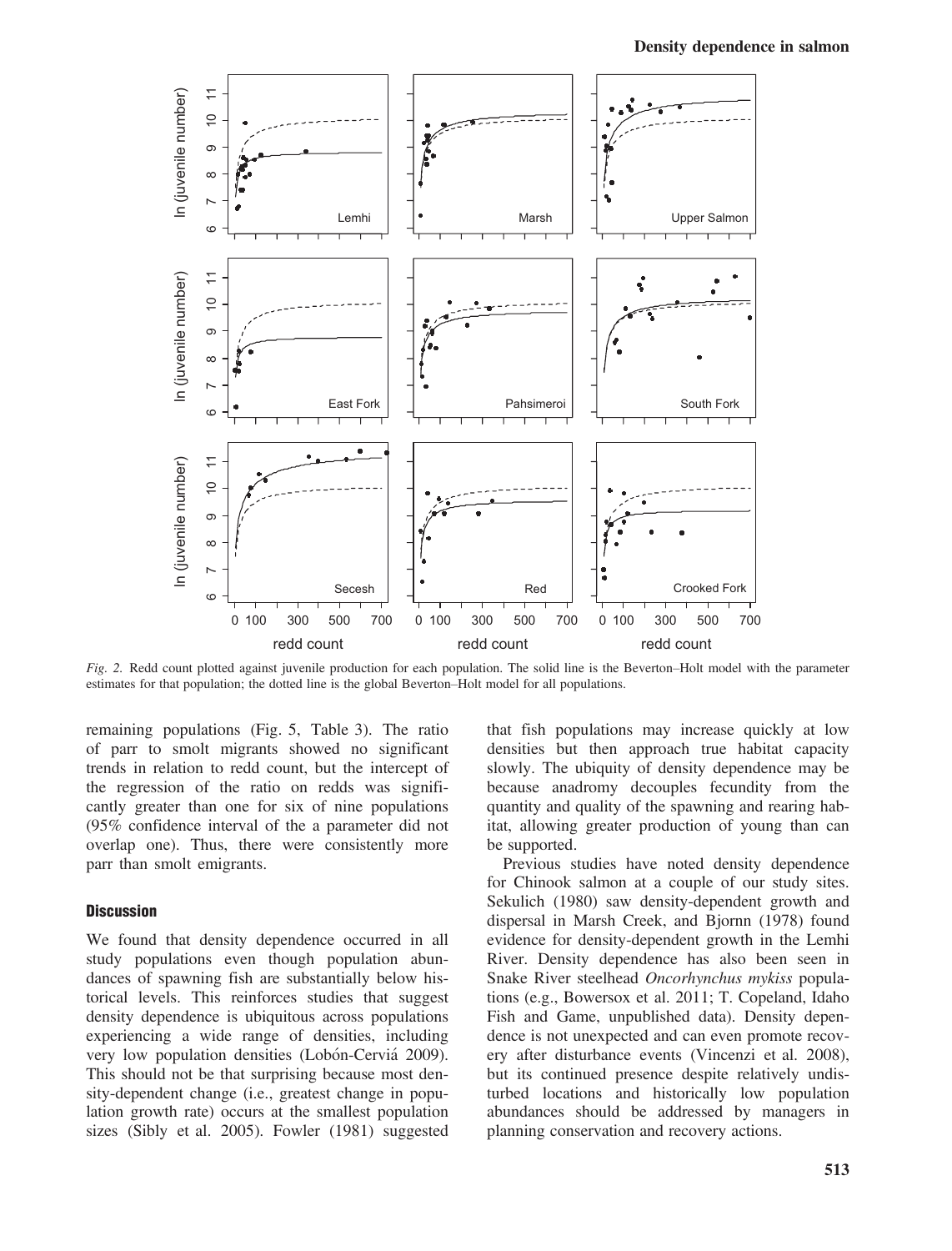

Fig. 3. Regression lines for redd count versus (a) smolt and (b) parr length. All regression lines have a significant nonzero slope (95% confidence interval for b parameter did not overlap zero).

#### Density-dependent processes

A crucial question is how density dependence is manifested. We found evidence of density-dependent survival, with the most important time period appearing to be overwinter survival. We found strong densitydependent mortality for parr migrating in the fall, while mortality downstream of the spawning reaches was not as great for spring-migrating age-1 smolts. In addition, the production of smolts in the spring was always much lower than that of parr (as shown by the parr/smolt ratio) and often showed density limitations. These observations support the occurrence of stronger density dependence in winter compared with spring and summer.

We also found strong evidence for density-dependent growth, which supports previous research that found density-dependent growth was prevalent for populations at low abundances (Grant & Imre 2005; Lobón-Cerviá 2007). Early density-dependent growth may be the process driving density-dependent juvenile survival because winter mortality is often sizeselective (Hurst 2007). Growth integrates fish performance over the first spring/summer rearing stage, and reduced growth can have important delayed effects on the performance of individuals and cohorts (Beckerman et al. 2002; Stamps 2006). In salmonids, density-dependent juvenile growth has been shown to affect reproductive output (Vincenzi et al. 2010), lifetime body length trajectory (Vincenzi et al. 2008) and survival (Connor & Tiffan 2012).

We did not find convincing evidence of densitydependent movement at the scale of our investigation. There were two populations that did show significantly earlier parr migration in high-density years, as one would expect, but the majority did not show this pattern, and there was no indication of an extended smolt emigration at high densities as we hypothesised. Evidence suggests that young Chinook have limited movements during their first summer (Richards & Cernera 1989; Peery & Bjornn 2000). Any density-dependent movement during the summer may have been at small scales within spawning reaches. Chinook salmon in Idaho typically make a major habitat shift in the fall in preparation for winter. This is likely tied to photoperiod and cued by weather

Table 3. Linear model  $(\ln(y) = \ln(a) - b^* \ln(x))$  estimates for parr and smolt growth, survival and migration. Slope estimates significantly different from zero (the 95% confidence interval for the b parameter distribution did not overlap zero) are marked in bold.

| Population          | Length (mm) |         |        |         | Survival |         |      | Migration timing |       |      |                  |         |                     |      |
|---------------------|-------------|---------|--------|---------|----------|---------|------|------------------|-------|------|------------------|---------|---------------------|------|
|                     | Smolt       |         | Parr   |         | Smolt    |         | Parr |                  | Smolt |      | Parr             |         | Parr:Smolt<br>ratio |      |
|                     | a           | b       | a      | b       | a        | b       | a    | b                | a     | b    | $\boldsymbol{a}$ | b       | a                   | b    |
| Global              | 106.4       | $-0.03$ | 103.5  | $-0.04$ | 0.73     | $-0.10$ | 0.54 | $-0.23$          | 114   | 0.02 | 257              | $-0.03$ | 5.12                | 0.15 |
| Lemhi               | 128.3       | $-0.03$ | 122.3  | $-0.04$ | 0.96     | $-0.08$ | 0.68 | $-0.18$          | 126   | 0.02 | 280              | $-0.04$ | 5.78                | 0.11 |
| Marsh               | 102.1       | $-0.04$ | 98.3   | $-0.04$ | 0.63     | $-0.12$ | 0.68 | $-0.24$          | 132   | 0.02 | 233              | $-0.05$ | 24.91               | 0.12 |
| Upper               | 108.7       | $-0.03$ | 104.6  | $-0.04$ | 0.78     | $-0.08$ | 0.49 | $-0.22$          | 118   | 0.02 | 241              | $-0.05$ | 1.74                | 0.17 |
| Salmon              |             |         |        |         |          |         |      |                  |       |      |                  |         |                     |      |
| East Fork           | $NA^*$      | $NA^*$  | $NA^*$ | $NA^*$  | 0.72     | $-0.10$ | 0.35 | $-0.30$          | 114   | 0.02 | $NA^*$           | $NA^*$  | 2.75                | 0.16 |
| Pahsimeroi          | 123.6       | $-0.03$ | 123.5  | $-0.04$ | 0.89     | $-0.09$ | 0.59 | $-0.20$          | 100   | 0.02 | 262              | $-0.02$ | 2.97                | 0.13 |
| South Fork          | 97.4        | $-0.03$ | 99     | $-0.04$ | 1.06     | $-0.10$ | 0.60 | $-0.26$          | 112   | 0.02 | 248              | $-0.03$ | 11.82               | 0.16 |
| Secesh              | 98.9        | $-0.04$ | 100.1  | $-0.05$ | 0.84     | $-0.15$ | 0.67 | $-0.22$          | 140   | 0.03 | 252              | $-0.03$ | 25.50               | 0.20 |
| Red                 | 102.4       | $-0.04$ | 97.6   | $-0.06$ | 0.84     | $-0.10$ | 0.49 | $-0.25$          | 86    | 0.01 | 272              | $-0.01$ | 1.15                | 0.12 |
| <b>Crooked Fork</b> | 94.4        | $-0.03$ | 88.1   | $-0.03$ | 1.05     | $-0.10$ | 0.50 | $-0.18$          | 109   | 0.02 | 267              | $-0.02$ | 3.66                | 0.14 |

\*Less than 5 years of data available.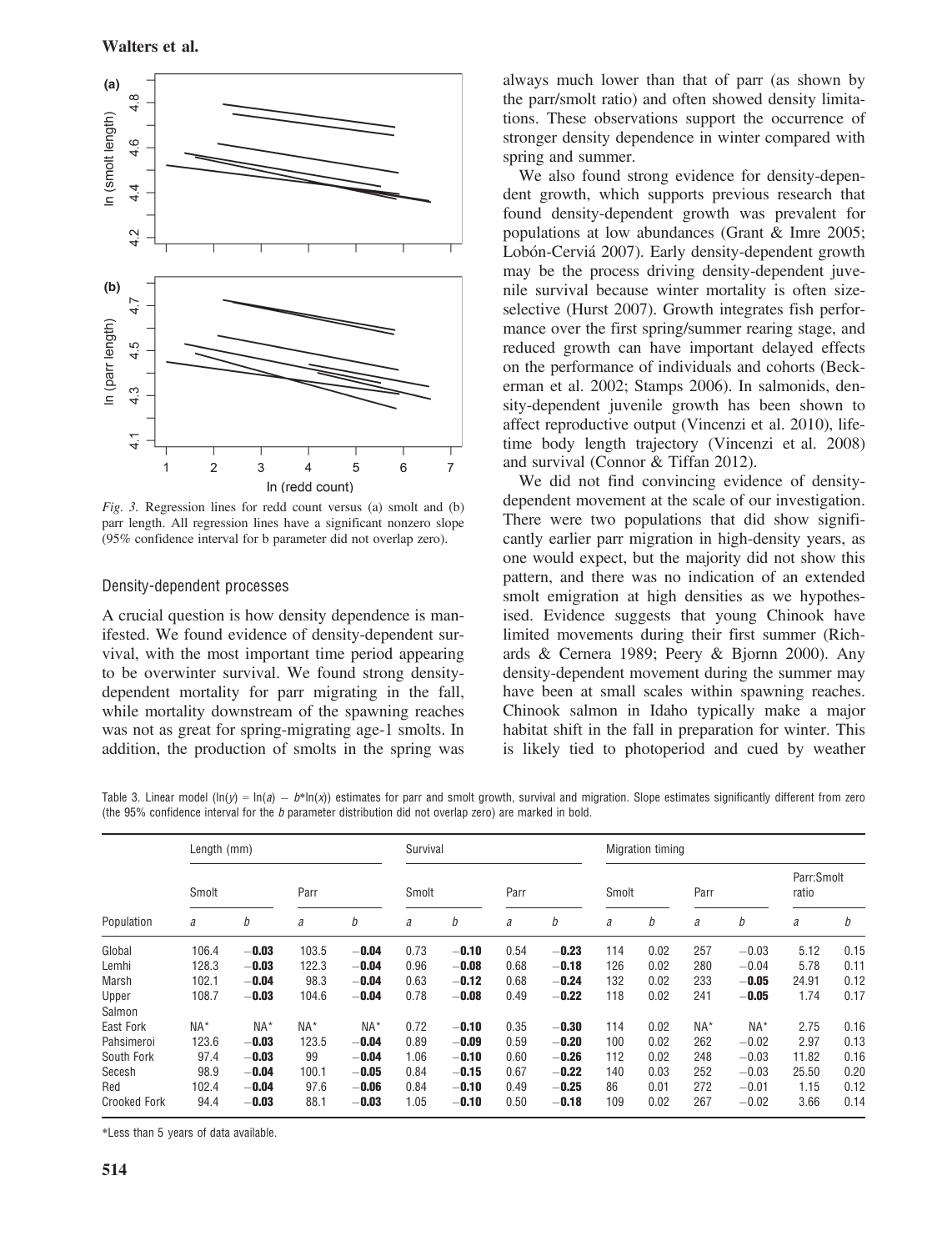

Fig. 4. Regression lines for redd count versus (a) smolt to dam and (b) parr to dam survival. All regression lines have a significant nonzero slope (95% confidence interval for b parameter did not overlap zero).

(i.e., temperature and flow) instead of density (Bjornn 1971). It is unclear whether larger fish tend to stay in spawning reaches for the winter or whether they preferentially move downstream. Zabel & Achord (2004) found larger fish emigrate sooner, but their work focused on the spring emigration much farther downstream in the main stem Snake River.

#### Why is there density dependence?

Density dependence may be common because local densities are still high due to the remaining fish being crowded into small areas. We propose three nonexclusive ways in which this could occur. First, there could be insufficient area suitable for juvenile rearing within the spawning reaches, from either a habitat quality or resource availability standpoint. Second, salmon are philopatric and tend to spawn in the same locations annually (Bentzen et al. 2001; Hamann & Kennedy 2012). Isaak & Thurow (2006) noted that redd distribution in the Middle Fork Salmon river drainage expanded and contracted from a limited number of core areas. Young salmonids have limited dispersal ability, and their distribution mirrors redd distribution (Richards & Cernera 1989; Beard & Carline 1991; Foldvik et al. 2010). Lastly, the exigencies of early life require juveniles to balance growth opportunity versus mortality risk (Werner & Gilliam



Fig. 5. Regression lines for redd count versus the timing of (a) end of smolt migration, (b) beginning of parr migration and (c) parr to smolt emigrant ratio. Regression lines with a significant nonzero slope (95% confidence interval for b parameter did not overlap zero) are solid, and nonsignificant lines are dashed.

1984; Werner & Anholt 1993). Because of this tradeoff, young fish use only a portion of the space and resources available, often concentrating in certain locations and thus generating density dependence at low abundances (Walters & Juanes 1993; Iles & Beverton 2000).

### Implications for conservation

Most habitat restoration efforts focus on the first explanation, especially the belief that habitat quantity and quality are the limiting factors. In the study area, land use has been linked with parr to dam survival (Paulsen & Fisher 2001) and juvenile production (Thompson & Lee 2002). One suggested mechanism is that road construction and agricultural development increase sedimentation, which reduces spawning habitat (Thompson & Lee 2002). In our study, the populations with the greatest degree of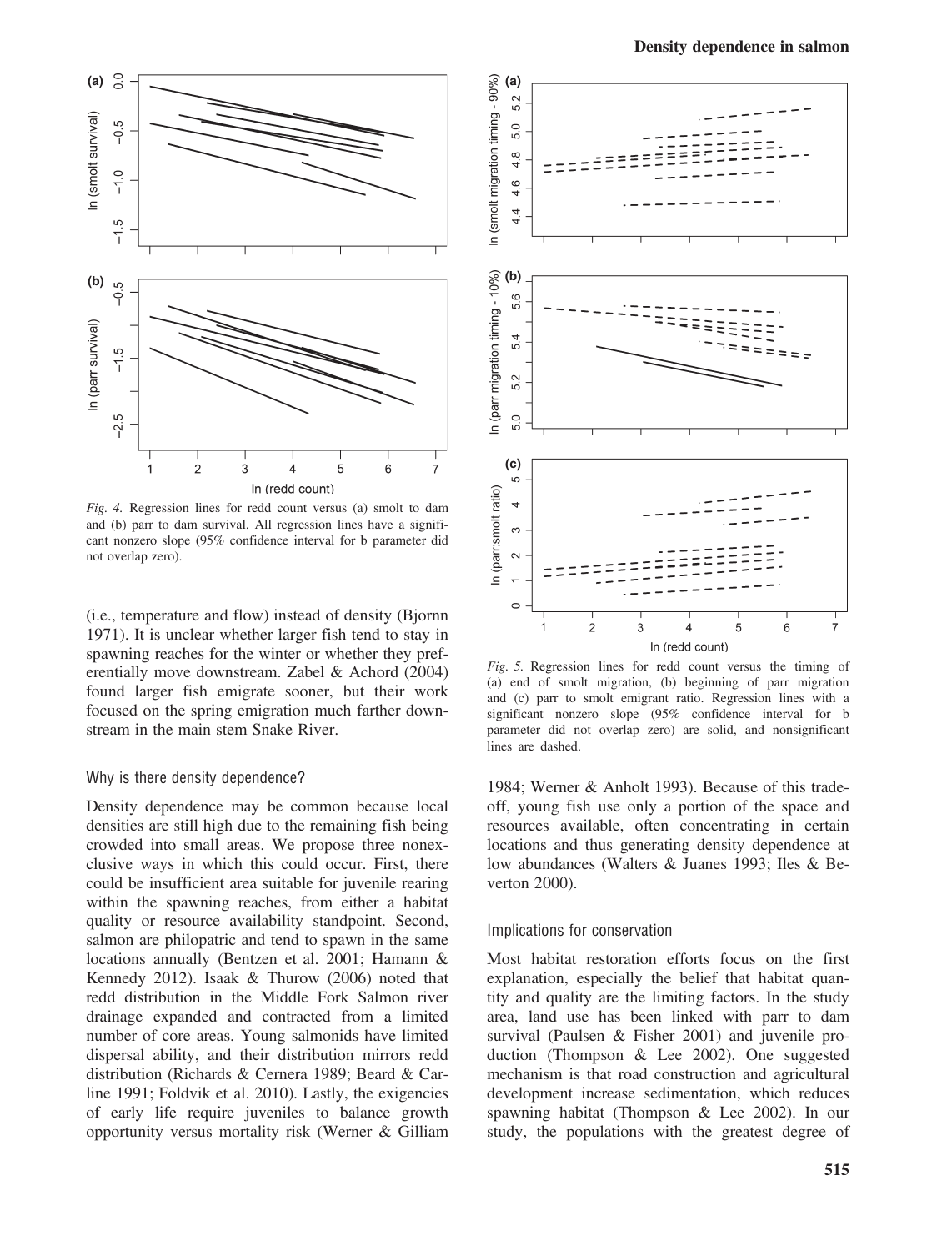density dependence (Lemhi River, East Fork, and Crooked Fork) also experience a higher degree of anthropogenic disturbance; therefore, habitat restoration may be effective in some situations. However, many of the populations studied are in relatively undisturbed areas suggesting that habitat quality is not a universal limiting factor.

The idea that there are insufficient resources due to nutrient limitation also has proponents (Achord et al. 2003). In Atlantic salmon Salmo salar, variation in prey biomass has been shown to be one of the most important factors driving growth (Ward et al. 2009). In the Pacific Northwest, it is estimated that returning spawners supply only 6–7% of the historic load of marine-derived nutrients (Gresh et al. 2000) resulting in nutrient-limited streams (Sanderson et al. 2009). In addition, studies of nutrient additions in the form of salmon carcasses have often resulted in increased salmon growth (Wipfli et al. 2003; Rinella et al. 2009). Lowered resource availability could also be interacting with abiotic factors; Crozier et al. (2010) found that density-dependent growth was more prevalent at higher temperatures, which they attributed to increased resource requirements at higher temperatures.

The importance of spatial clustering, either due to clustered redd distribution and limited movement or due to predation risk, is less well explored. Two popular management techniques, population supplementation with hatchery fish and restoration of spawning habitat, will be ineffective if juvenile clustering is not addressed. Increased numbers of juveniles due to stocking can actually lead to increased severity of density-dependent growth and survival if juveniles do not disperse (Walters & Juanes 1993; Buhle et al. 2009). Renovation of spawning habitat is also ineffective unless adults colonise restored areas, and there is sufficient rearing habitat available.

Conservation actions should focus on life-history stages that are most susceptible to density dependence. Our analyses suggest that winter mortality is important for these populations. Use of winter refugia can be density dependent (Armstrong & Griffiths 2001); however, winter habitats have not been identified for parr. If these are delineated, managers could consider how to increase refugia quantity. Given these areas are likely in larger main stem habitat, this problem needs careful and creative planning to make the issue tractable. Bjornn (1971) found that fewer fish emigrated in the fall from experimental channels provided with rubble substrate rather than gravel, showing the importance of appropriate habitat to fish preparing for winter. Another approach to reduce winter mortality is to increase juvenile quality going into that period. Several authors (Gresh et al. 2000; Wipfli et al. 2003; Kohler et al. 2012) have proposed augmenting nutrient levels to increase growth. To our knowledge, none have demonstrated a populationlevel benefit to date. Nutrient augmentation would likely be most successful if complemented by an increase in refugia in summer rearing reaches, which may allow juveniles to safely access resources currently too risky to use (Walters & Juanes 1993).

The scale of the actions necessary to address density dependence across the study area is likely to be considerable and varies between streams. While some streams would clearly benefit from local habitat restoration efforts, many of these populations inhabit minimally impacted areas in remote settings. If density dependence is a natural feature of these populations, then it will be hard to generate many more smolts from the currently occupied areas. Indeed, Petrosky et al. (2001) found that the productivity rate (smolts per spawner) of the aggregated Snake River spring/summer Chinook salmon populations did not change significantly between the 1962 and 1999 brood years, indicating that the quality of currently occupied habitats has not changed greatly in the last few decades. Hilborn (1985) posited that stressed populations lose the less productive subunits first; surviving subunits are more productive and respond quickly but might not fill former areas. Therefore, recovery to levels capable of sustainable harvest may depend on an increase in smolt-to-adult survival rates, so there are sufficient adults to recolonise noncore areas.

In summary, effective conservation and management of these populations will require a thorough consideration of density dependence. We found strong evidence for density-dependent growth and survival in multiple populations across a wide range of spawner and juvenile abundances and environmental conditions. Density in spawning reaches affects growth of all juveniles, which in turn affects survival of parr emigrants downstream and overwinter survival of smolt emigrants before they start their movements in spring. There are several reasons why density dependence could be occurring. Of these, habitat loss and degradation are being addressed, while further research is needed into the role of resource availability, spatial clustering and life-history trade-offs due to predation risk. Density dependence at the population level is common in anadromous salmonids with substantial freshwater residence time, even if the population has experienced serious declines, and must be considered in demographic analysis and management.

## Acknowledgements

Bruce Barnett assisted with collection and collation of much of the data. The Nez Perce Tribe and the Shoshone–Bannock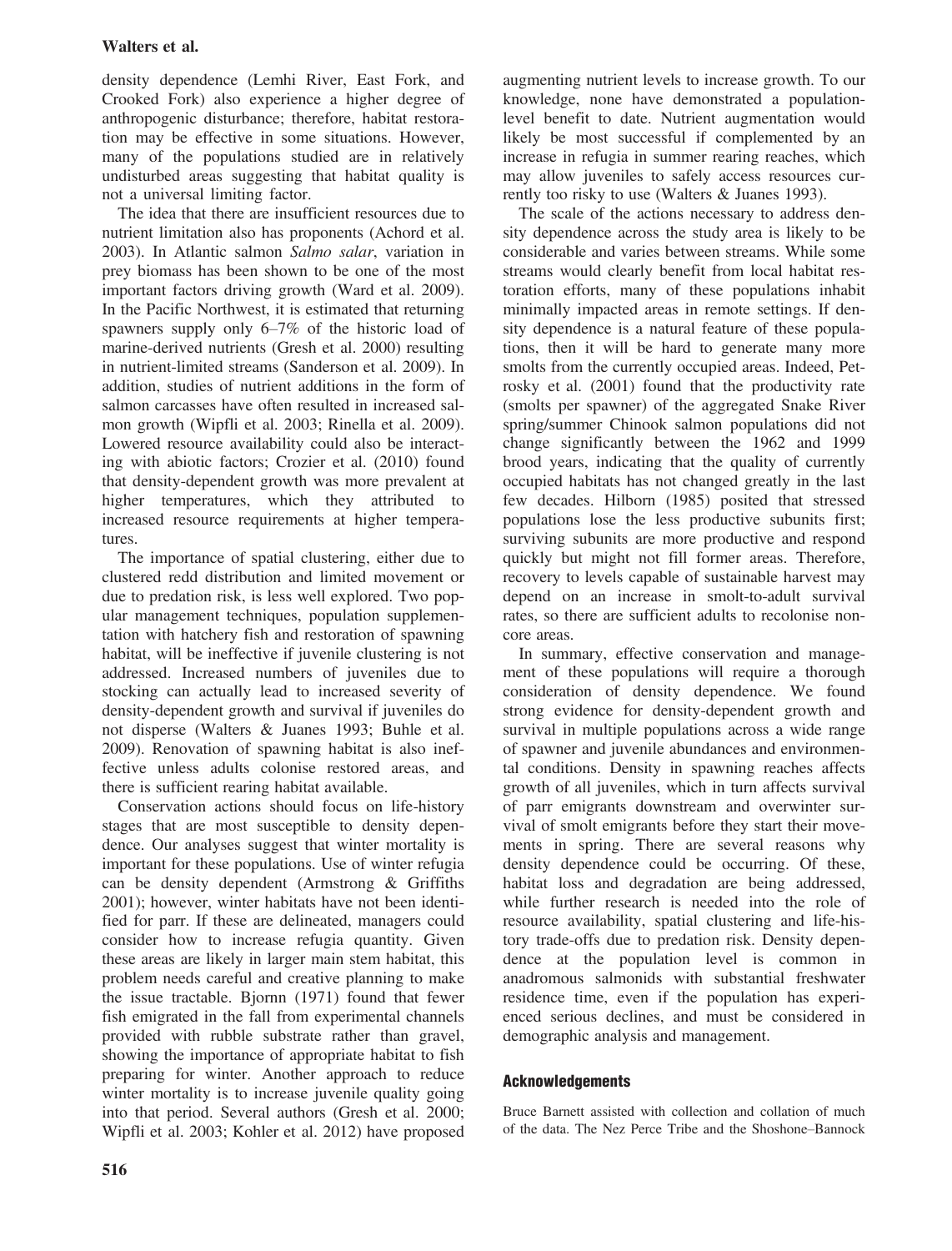Tribes provided data for the Secesh River and East Fork Salmon River, respectively. Paul Bunn provided the map figure. Eric Ward wrote the code for the Bayesian hierarchical modelling. Michelle McClure generously gave guidance to AWW. The study benefitted from review by Charlie Petrosky and two anonymous reviewers. Funding for field work and support for DAV and TC were provided by the Bonneville Power Administration (projects 1989-098-00 and 1990-055- 00). AWW was supported by a postdoctoral fellowship from the National Research Council. Any use of trade, firm or product names is for descriptive purposes only and does not imply endorsement by the U.S. Government.

#### References

- Achord, S., Levin, P.S. & Zabel, R.W. 2003. Density-dependent mortality in Pacific salmon: the ghost of impacts past? Ecology Letters 6: 335–342.
- Armstrong, J.D. & Griffiths, S.W. 2001. Density-dependent refuge use among over-wintering wild Atlantic salmon juveniles. Journal of Fish Biology 58: 1524–1530.
- Barnthouse, L.W., Boreman, J., Christensen, S.W., Goodyear, C.P., Van Winkle, W. & Vaughan, D.S. 1984. Population biology in the courtroom: the Hudson River controversy. BioScience 34: 14–19.
- Beard, T.D. & Carline, R.F. 1991. Influence of spawning and other stream habitat features on spatial variability of wild brown trout. Transactions of the American Fisheries Society 120: 711–722.
- Beckerman, A., Benton, T.G., Ranta, E., Kaitala, V. & Lundberg, P. 2002. Population dynamic consequences of delayed life-history effects. Trends in Ecology and Evolution 17: 263–269.
- Bentzen, P., Olsen, J.B., McLean, J.E., Seamons, T.R. & Quinn, T.P. 2001. Kinship analysis of Pacific salmon: insights into mating, homing, and timing of reproduction. Journal of Heredity 92: 127–136.
- Berryman, A.A., Lima Arce, M. & Hawkins, B.A. 2002. Population regulation, emergent properties, and a requiem for density dependence. Oikos 99: 600–606.
- Bjornn, T.C. 1971. Trout and salmon movements in two Idaho streams as related to temperature, food, stream flow, cover, and population density. Transactions of the American Fisheries Society 100: 423–438.
- Bjornn, T.C. 1978. Survival, production, and yield of trout and Chinook salmon in the Lemhi River. Moscow, ID: University of Idaho, College of Forestry, Wildlife and Range Sciences Bulletin. 27
- Bolker, B.M. 2009. Learning hierarchical models: advice for the rest of us (forum response). Ecological Applications 19: 588–592.
- Bowersox, B.J., Banks, R. & Crawford, E. 2011. Potlatch River steelhead monitoring and evaluation, annual performance report, 2009. Idaho Department of Fish and Game Report 11-103.
- Buhle, E.R., Holsman, K.K., Scheuerell, M.D. & Albaugh, A. 2009. Using an unplanned experiment to evaluate the effects of hatcheries and environmental variation on threatened populations of wild salmon. Biological Conservation 142: 2449–2455.
- Connor, W.P. & Tiffan, K.F. 2012. Evidence for parr growth as a factor affecting parr-to-smolt survival. Transactions of the American Fisheries Society 141: 1207–1218.
- Copeland, T. & Venditti, D.A. 2009. Contribution of three life history types to smolt production in a Chinook salmon (Oncorhynchus tshawytscha) population. Canadian Journal of Fisheries and Aquatic Sciences 66: 1658–1665.
- Copeland, T., Johnson, J., Apperson, K., Flinders, J. & Hand, R. 2009. Idaho natural production monitoring and evaluation. Idaho Department of Fish and Game Report 09-06.
- Crozier, L.G., Zabel, R.W., Hockersmith, E.E. & Achord, S. 2010. Interacting effects of density and temperature on body size in multiple populations of Chinook salmon. Journal of Animal Ecology 79: 342–349.
- Einum, S., Sundt-Hansen, L. & Nislow, K.H. 2006. The partitioning of density-dependent dispersal, growth and survival throughout ontogeny in a highly fecund organism. Oikos 113: 489–496.
- Einum, S., Nislow, K.H., Reynolds, J.D. & Sutherland, W.J. 2008. Predicting population responses to restoration of breeding habitat in Atlantic salmon. Journal of Applied Ecology 45: 930–938.
- Foldvik, A., Finstad, A.G. & Einum, S. 2010. Relating juvenile spatial distribution to breeding patterns in anadromous salmonid populations. Journal of Animal Ecology 79: 501–509.
- Fowler, C.W. 1981. Density dependence as related to life history strategy. Ecology 62: 602–610.
- Francis, R.I.C.C. 1997. Comment: how should fisheries scientists and managers react to uncertainty about stock-recruit relationships? Canadian Journal of Fisheries and Aquatic Sciences 54: 982–983.
- Gelman, A. & Hill, J. 2007. Data analysis using regression and multilevel/ hierarchical models. Cambridge: Cambridge University Press.
- Gilbert, D.J. 1997. Towards a new recruitment paradigm for fish stocks. Canadian Journal of Fisheries and Aquatic Sciences 54: 969–977.
- Good, T.P., Waples, R.S. & Adams, P.B. 2005. Updated status of federally listed ESUs of West Coast salmon and steelhead. Seattle, WA: U.S. Department of Commerce, NOAA Technical Memorandum, NMFS-NWFSC-66.
- Grant, J.W.A. & Imre, I. 2005. Patterns of density-dependent growth in juvenile stream-dwelling salmonids. Journal of Fish Biology 67: 100–110.
- Greene, C.M. & Beechie, T.J. 2004. Consequences of potential density-dependent mechanisms on recovery of ocean-type Chinook salmon (Oncorhynchus tshawytscha). Canadian Journal of Fisheries and Aquatic Sciences 61: 590–602.
- Gresh, T., Lichatowich, J. & Schoonmaker, P. 2000. An estimation of historic and current levels of salmon production in the Northeast Pacific Ecosystem: evidence of a nutrient deficit in the freshwater systems of the Pacific Northwest. Fisheries 25: 15–21.
- Hall, C.A.S. 1988. An assessment of several of the historically most influential theoretical models used in ecology and of the data provided for their support. Ecological Modelling 43: 5–31.
- Hamann, E.J. & Kennedy, B.P. 2012. Juvenile dispersal affects straying behaviors of adults in a migratory population. Ecology 93: 733–740.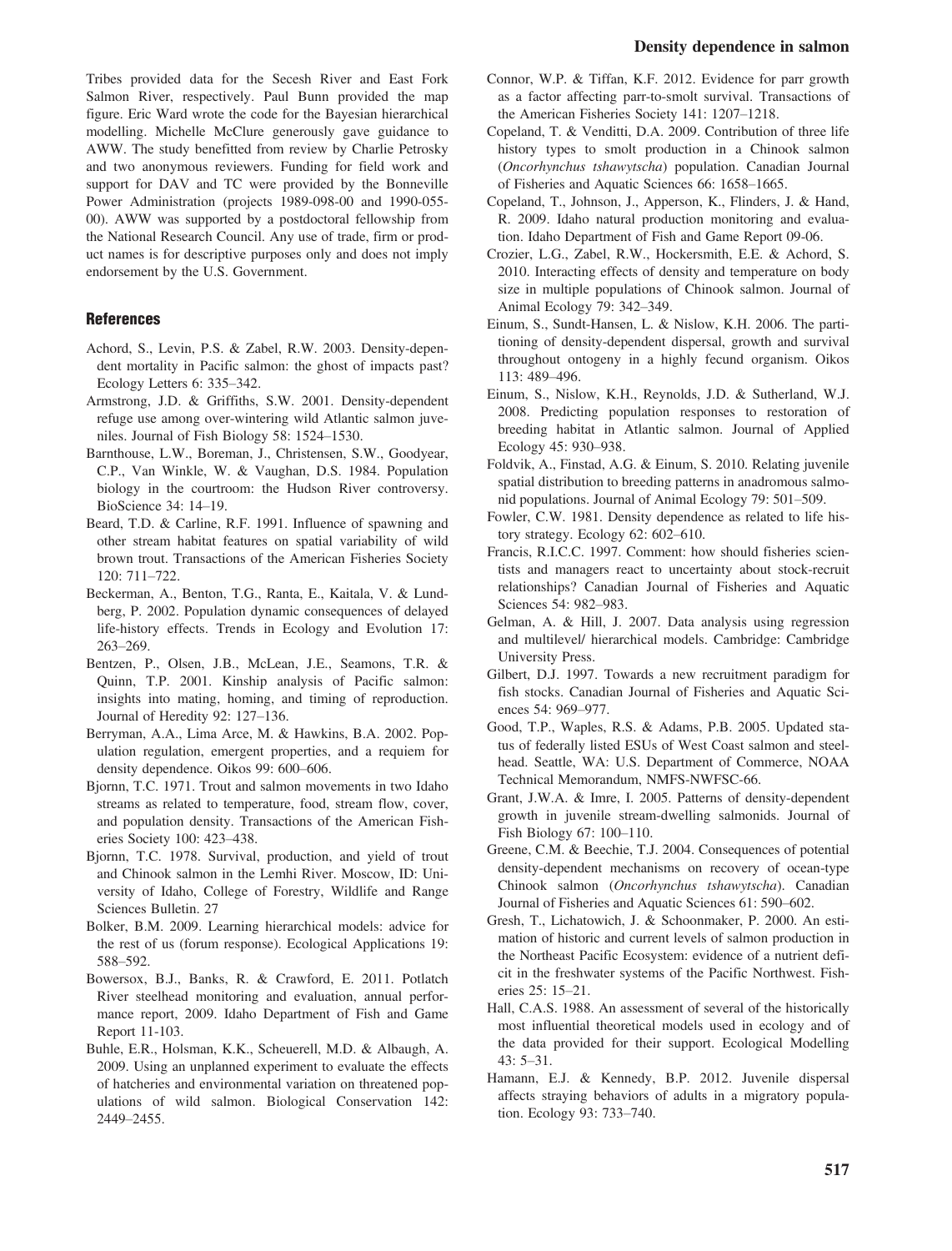- Hilborn, R. 1985. Apparent stock recruitment relationships in mixed stock fisheries. Canadian Journal of Fisheries and Aquatic Sciences 42: 718–723.
- Hilborn, R. 1997. Comment: recruitment paradigms for fish stocks. Canadian Journal of Fisheries and Aquatic Sciences 54: 984–985.
- Hilborn, R. & Walters, C.J. 1992. Quantitative fisheries stock assessment: choices, dynamics, and uncertainty. Boston, MA: Kluwer Academic Publishers.
- Hixon, M.A., Pacala, S.W. & Sandin, S.A. 2002. Population regulation: historical context and contemporary challenges of open vs. closed systems. Ecology 83: 1490–1508.
- Hurst, T.P. 2007. Causes and consequences of winter mortality in fishes. Journal of Fish Biology 71: 315–345.
- Iles, T.C. & Beverton, R.J.H. 2000. The concentration hypothesis: the statistical evidence. ICES Journal of Marine Science 57: 216–227.
- Isaak, D.J. & Thurow, R.F. 2006. Network-scale spatial and temporal variation in Chinook salmon (Oncorhynchus tshawytscha) redd distributions: patterns inferred from spatially continuous replicate surveys. Canadian Journal of Fisheries and Aquatic Sciences 63: 285–296.
- Kohler, A.E., Pearsons, T.N., Zendt, J.S., Mesa, M.G., Johnson, C.L. & Connolly, P.J. 2012. Nutrient enrichment with salmon carcass analogs in the Columbia River basin, USA: a stream food web analysis. Transactions of the American Fisheries Society 141: 802–824.
- Krebs, C.J. 1995. Two paradigms of population regulation. Wildlife Research 22: 1–10.
- Lady, J., Westhagen, P. & Skalski, J.R. 2010. SURPH (Survival Under Proportional Hazards). Version 3.1.1. [online]. Available at: www.cbr.washington.edu/analysis/apps/surph/. Last accessed 1 October 2010.
- Liermann, M. & Hilborn, R. 1997. Depensation in fish stocks: a hierarchic Bayesian meta-analysis. Canadian Journal of Fisheries and Aquatic Sciences 54: 1976–1984.
- Lobón-Cerviá, J. 2007. Density-dependent growth in streamliving brown trout Salmo trutta L. Functional Ecology 21: 117–124.
- Lobón-Cerviá, J. 2009. Recruitment as a driver of production dynamics in stream-resident brown trout (Salmo trutta). Freshwater Biology 54: 1692–1704.
- Lorenzen, K. 2005. Population dynamics and potential for fisheries stock enhancement: practical theory for assessment and policy analysis. Philosophical Transactions of the Royal Society B 360: 171–189.
- Matthews, G.M. & Waples, R.W. 1991. Status review for Snake River spring and summer Chinook salmon. Seattle, WA: US Department of Commerce, National Marine Fisheries Service.
- Milner, N.J., Elliott, J.M., Armstrong, J.D., Gardiner, R., Welton, J.S. & Ladle, M. 2003. The natural control of salmon and trout populations in streams. Fisheries Research 62: 111–125.
- Myers, R.A. 1997. Comment and reanalysis: paradigms for recruitment studies. Canadian Journal of Fisheries and Aquatic Sciences 54: 978–981.
- Myers, R.A. 2002. Recruitment: understanding density-dependence in fish populations. In: Hart, P., Reynolds, J., eds. Handbook of fish biology and fisheries, Volume 1: Fish Biology. Oxford: Blackwell Publishing, pp. 123–148.
- Myers, R.A., MecKenzie, B.R., Bowen, K.G. & Barrowman, N.J. 2001. What is the carrying capacity for fish in the ocean? A meta-analysis of population dynamics of North Atlantic cod. Canadian Journal of Fisheries and Aquatic Sciences 58: 1464–1476.
- Paulsen, C.M. & Fisher, T.R. 2001. Statistical relationship between parr-to-smolt survival of Snake River spring-summer Chinook salmon and indices of land use. Transactions of the American Fisheries Society 130: 347–358.
- Peery, C.A. & Bjornn, T.C. 2000. Dispersal of hatchery-reared Chinook salmon parr following release into four Idaho streams. North American Journal of Fisheries Management 20: 19–27.
- Peterman, R.M. 1987. Review of the components of recruitment of Pacific salmon. American Fisheries Society Symposium 1: 417–429.
- Petrosky, C.E., Schaller, H.A. & Budy, P. 2001. Productivity and survival rate trends in the freshwater rearing stage of Snake River Chinook salmon (Oncorhynchus tshawytscha). Canadian Journal of Fisheries and Aquatic Sciences 58: 1196–1207.
- Quinn, T.J. & Deriso, R.B. 1999. Quantitative fish dynamics. New York: Oxford University Press.
- R Development Core Team. 2011. R: a language and environment for statistical computing. Vienna: R Foundation for Statistical Computing. Available at: http://www.R-project. org. Last accessed 1 October 2012.
- Raymond, H.L. 1979. Effects of dams and impoundments on migrations of juvenile Chinook salmon and steelhead from the Snake River, 1966–1975. Transactions of the American Fisheries Society 108: 505–529.
- Richards, C. & Cernera, P.J. 1989. Dispersal and abundance of hatchery-reared and naturally spawned juvenile Chinook salmon in an Idaho stream. North American Journal of Fisheries Management 9: 345–351.
- Rinella, D.J., Wipfli, M.S., Stricker, C.A., Heintz, R.A. & Rinella, M.J. 2009. Pacific salmon (Oncorhynchus spp.) runs and consumer fitness: growth and energy storage in stream-dwelling salmonids increase with salmon spawner density. Canadian Journal of Fisheries and Aquatic Sciences 69: 73–84.
- Rose, K.A., Cowan, J.H., Winemiller, K.O., Myers, R.A. & Hilborn, R. 2001. Compensatory density dependence in fish populations: importance, controversy, understanding and prognosis. Fish and Fisheries 2: 293–327.
- Sanderson, B.L., Coe, H.J., Tran, C.D., Macneale, K.H., Harstad, D.L. & Godwin, A.B. 2009. Nutrient limitation of periphyton in Idaho streams: results from nutrient diffusing experiments. Journal of the North American Benthological Society 28: 832–845.
- Sekulich, P.T. 1980. The carrying capacity of infertile forest streams for rearing juvenile Chinook salmon. Doctoral dissertation Moscow, ID: University of Idaho.
- Sibly, R.M., Barker, D., Denham, M.C., Hone, J. & Pagel, M. 2005. On the regulation of populations of mammals, birds, fish, and insects. Science 309: 607–610.
- Spiegelhalter, D.J., Best, N.G., Carlin, B.R. & Van Der Linde, A. 2002. Bayesian measures of model complexity and fit. Journal of the Royal Statistical Society Series B-Statistical Methodology 64: 583–616.